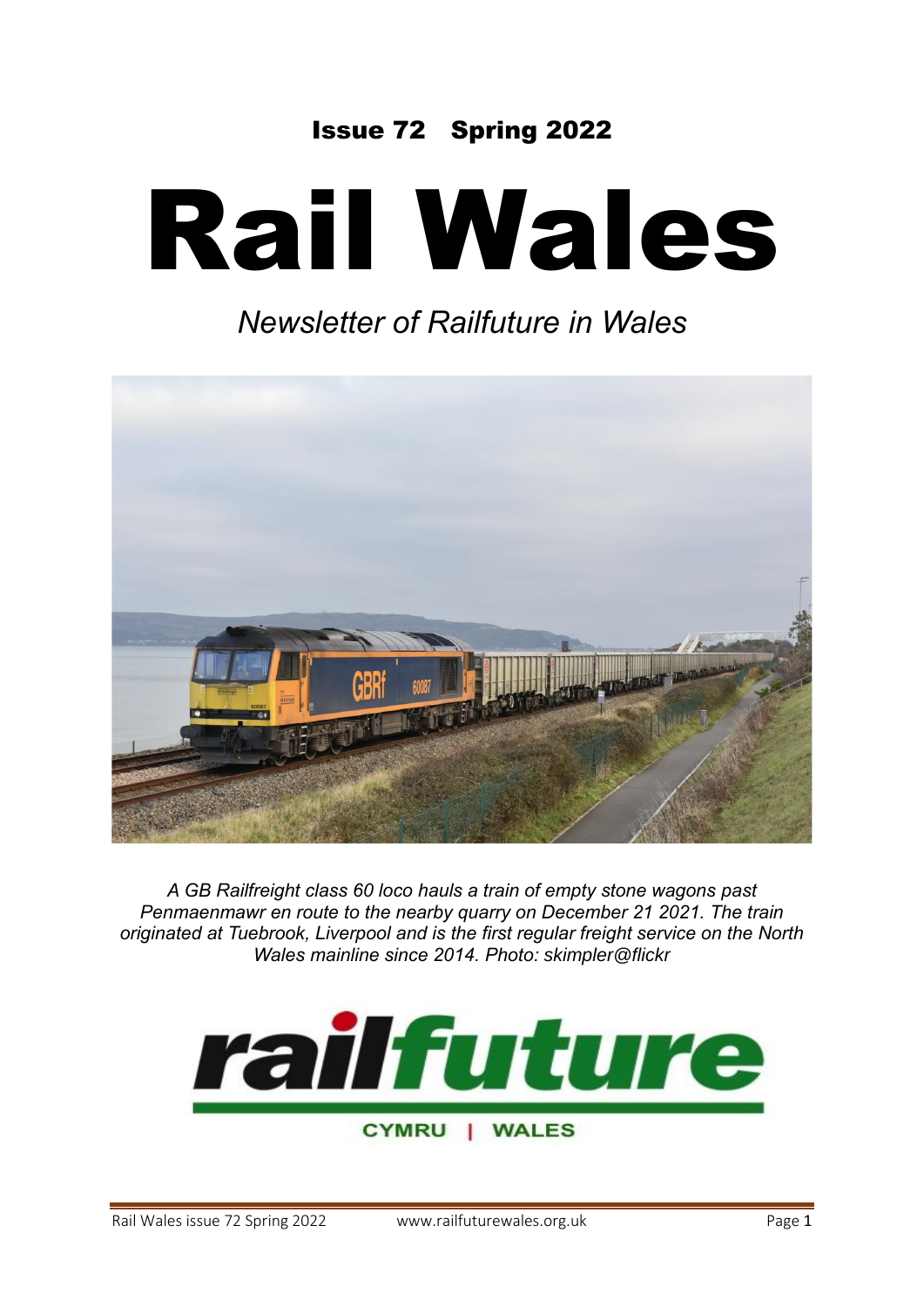## WELCOME

Welcome to the latest issue of Rail Wales, the magazine for members of Railfuture Wales. This issue aims to bring you news and thought provoking comment on the ever evolving rail scene in Wales as well as Railfuture's activities to achieve its core goal of bigger and better rail services.

Firstly, I am pleased to confirm that the first face-to-face Railfuture Wales events for two years will be taking place this spring. The members annual meeting will be held at Shrewsbury station on Saturday 23<sup>rd</sup> April with Mike Dalton the Transport for Wales stakeholder manager for the Borders rail routes as the guest speaker. Further details below.

Prior to that on Friday  $8<sup>th</sup>$  April, there will be an opportunity to visit the mock ups of the new rolling stock destined for Welsh railways on display at Taffs Well, near Cardiff. If you have not booked and are interested there are a few spaces available. See notice below (page 4).

Railfuture continues to respond to and support the recovery of rail transport from the ravages of Covid-19. The situation in Wales and the rest of Britain is that freight traffic and passenger journeys made for leisure purposes have recovered all or most of the demand lost during the various lockdowns. However, work related passenger traffic has not returned to pre pandemic levels and, in my and the opinion of many commentators, will not do so in the near future.

The pandemic provided a large stimulus for the greater use of electronic communication for office type work, a shift in behaviour which would have probably happened regardless of public health, but which Covid-19 accelerated. Therefore, some rail journeys made pre pandemic will not return but this can be regarded as a positive change with regard to decarbonisation.

However, the bad news is that overall private car use has returned to near pre-pandemic levels. The challenge for rail is to persuade more people to use it (and others forms of public transport and active travel) rather than the car for some of their journeys. This will ameliorate the impact of climate change and other negative environmental impacts as even if battery cars become the predominant means of powering cars in a decade's time, there are many negative impacts associated with battery production as well as air pollution created by tyre wear and brake use.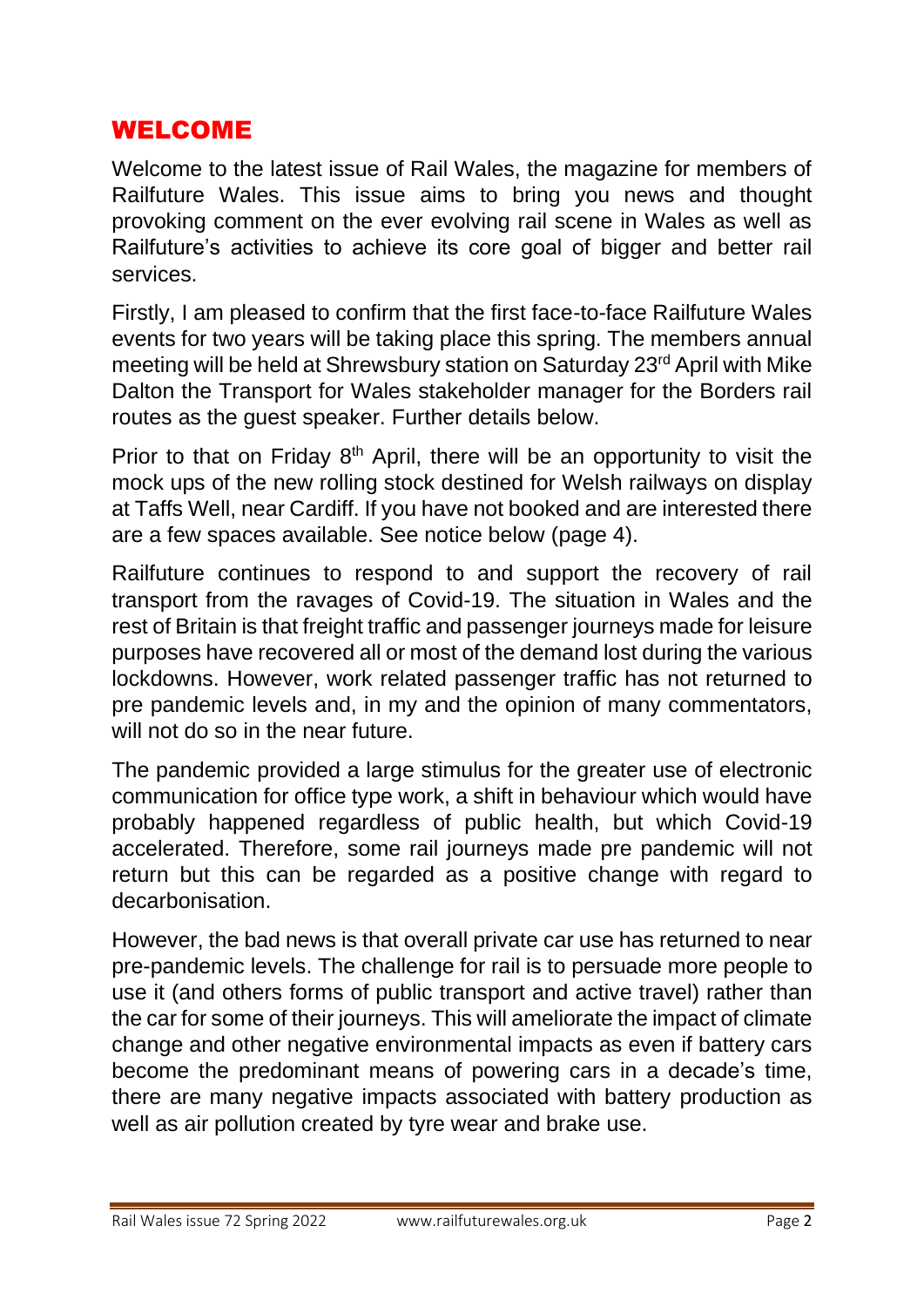A relatively small number of journeys transferring from car to public transport would have the potential to greatly increase the use of the rail system, the infrastructure of large parts of which has spare capacity.

The rail system has received a large input of public money to keep it going during the pandemic and it is to be hoped that the UK and Welsh governments do not now seek to recover some of this expenditure by reducing operational subsidies or spending on infrastructure improvements. So far, the Welsh Government/Transport for Wales is continuing with its investment programme in the electrification of the Cardiff Valleys routes and provision of new rolling stock. This is welcome but a watch is required on the longer term where many hoped for further improvements have been put back to the 2030s - see page 7.

Peter Kingsbury

## RAILFUTURE WALES ANNUAL MEETING 2022

Railfuture Wales is pleased to hold a face-to-face meeting for its 2022 AGM, the first time the event has been held non virtually since 2019.

The event will take place at Shrewsbury station at 2pm (14.00 hrs) on Saturday 23<sup>rd</sup> April. There will be an opportunity to look back at the organisation's activities over the past year, ask questions and discuss our future direction including priories for campaigning.

We are pleased to welcome Mike Dalton (right), the Transport for Wales stakeholder manager for the Borders routes to give a short talk to the meeting. The meeting will also elect the committee for 2022/23.



Please meet outside the door which provides access to the British Transport Police office on the left-hand side of station building (viewed facing the main entrance) at 13.55 from where directions will be provided to the meeting room.

There is no need to pre-book attendance at the AGM but if you require further information, please email [peter.kingsbury@railfuturewales.org.uk.](mailto:peter.kingsbury@railfuturewales.org.uk)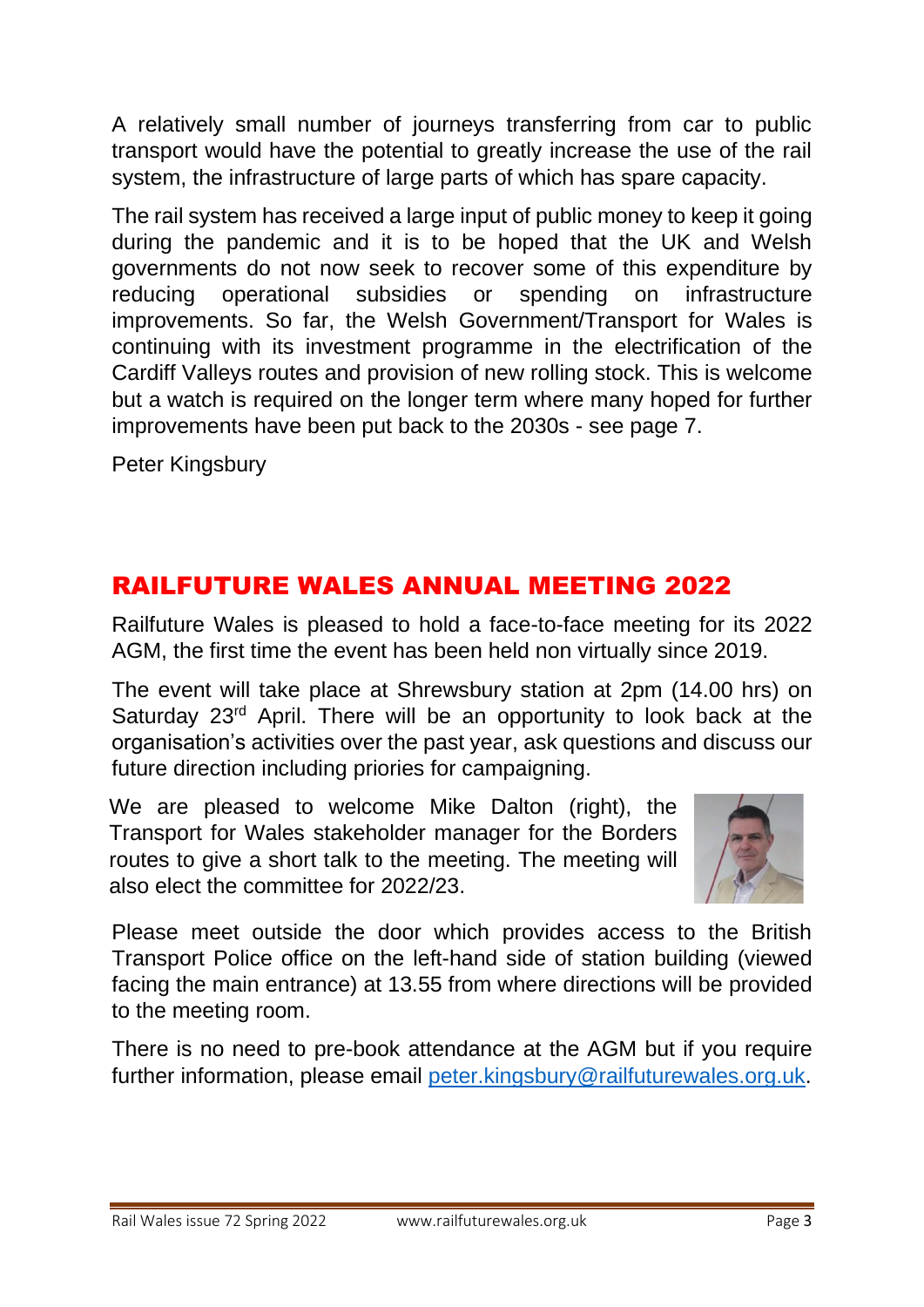## VISIT TO NEW TRAIN MOCK UPS

Transport for Wales has constructed full sizes models of its new rail rolling stock to show to the public. These train 'mock ups' are displayed in a warehouse adjacent to Taffs Well station. All four types of new rolling stock to come into use over the next few years are exhibited.



Railfuture Wales has arranged a visit to the mock ups on Friday 8<sup>th</sup> April. As a result of the easing of Covid 19 restrictions, several more spaces have become available for the visit. This begins at 13.00 hrs. If you have not registered for the event and would like to attend, please contact Peter Kingsbury (email address on previous page) to show your interest.

## CAN YOU HELP RAILFUTURE WALES?

Railfuture Wales has plenty of challenges ahead as it seeks to influence decisions made by government and rail operators to provide the country with the highest quality train services. Rail has a bright future, despite Covid, in light of the increasing recognition of the existential impact of climate change and other environmental issues.

Could you assist Railfuture Wales in helping ensure rail is developed to fulfil its maximum potential. The committee which runs the branch activities and campaigns is seeking new members to introduce fresh thinking and help expand the range of actions undertaken. The committee meets every two months, with the majority of meetings being virtual.

Please contact Peter Kingsbury if you wish to find out more or simply attend the AGM when the committee for 2022/23 will be elected.

# THE BUSIEST STATIONS IN WALES: COVID'S IMPACT

The annual look at station usage in the spring issue of Rail Wales takes on a vividly different focus this year as the latest statistics from the Office of Rail & Road cover the first year affected by the pandemic, April 2020 to March 2021. Nevertheless, the data is reproduced below where the impact of the various lockdowns over these 12 months can be seen. Overall, passenger journeys in Wales were down 82%, which is slightly more than the British average of 77% but a slightly smaller loss than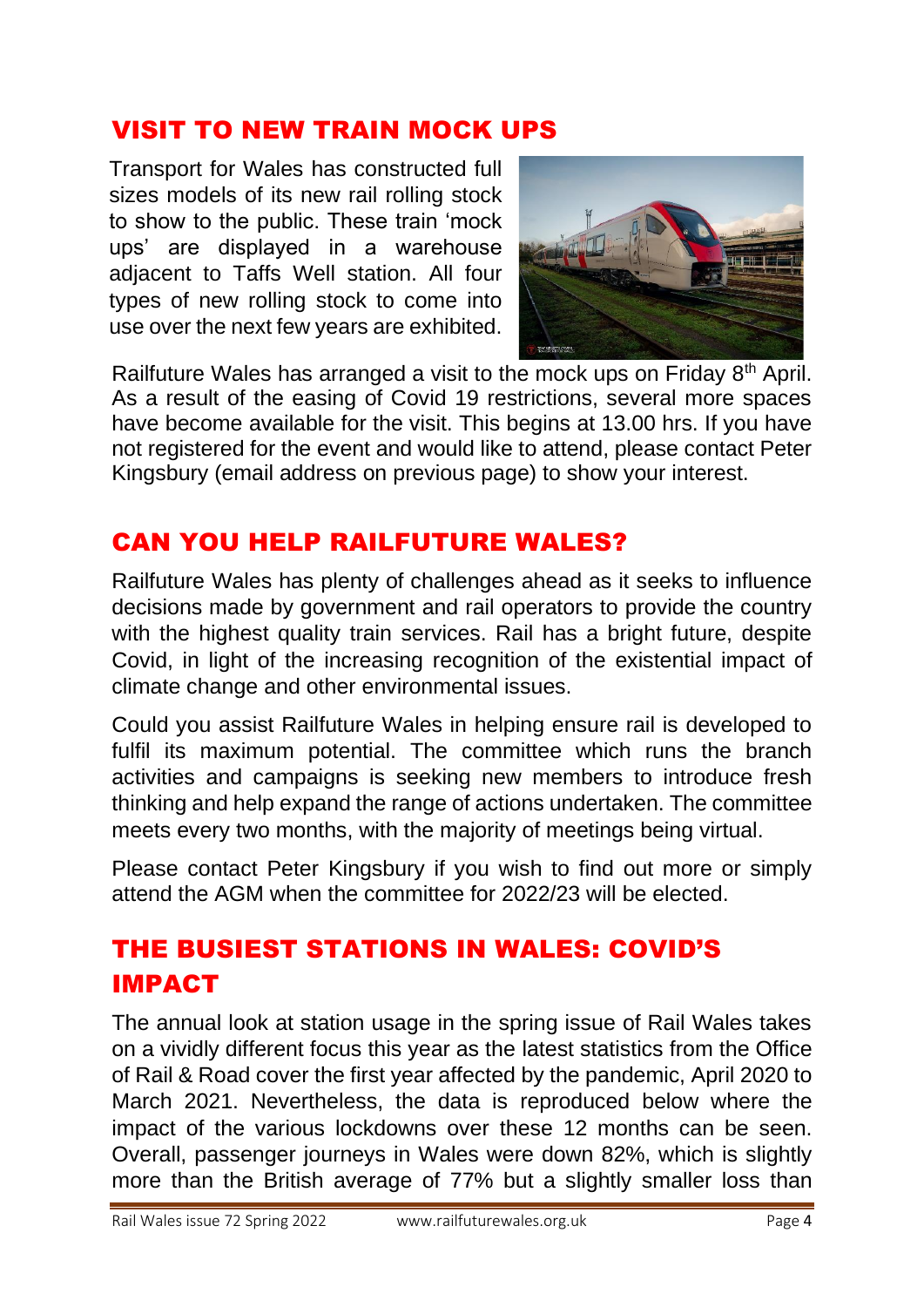Scotland (84%). Both Celtic nations had longer periods of work from home restrictions which may explain much of the difference.

The station usage is ranked in terms of 2020-21 figures. New entrants to the top 20 include Abergavenny, Cwmbran, Llandudno Junc and Prestatyn. They replace four stops on the Cardiff Valleys network: Penarth, Radyr, Treforest and Aberdare, whose dependence on commuting traffic would explain their disproportionate loss of passengers. Cardiff Bay just managed to remain in the top 20 despite losing 94% of its passengers, a station highly dependent on journeys to work. Rhyl moves up the table from the  $20<sup>th</sup>$  busiest station to  $8<sup>th</sup>$  with the smallest decline (70%) no doubt reflecting the busy summer of 2020 after the end of the first lockdown and 'staycation' boom. It replaced Bangor as the busiest station in North Wales.

| <b>Station</b>             | 2020/21   | 2019/20    | <b>Decline</b><br>(%) |
|----------------------------|-----------|------------|-----------------------|
| <b>Cardiff Central</b>     | 1,975,000 | 13,141,000 | 84                    |
| <b>Newport</b>             | 543,000   | 2,814,000  | 80                    |
| <b>Cardiff Queen St</b>    | 473,000   | 2,784,000  | 82                    |
| <b>Swansea</b>             | 469,000   | 2,134,000  | 77                    |
| <b>Bridgend</b>            | 322,000   | 1,557,000  | 79                    |
| <b>Neath</b>               | 185,000   | 832,000    | 77                    |
| Pontypridd                 | 153,000   | 841,000    | 81                    |
| Rhyl                       | 152,000   | 519,000    | 70                    |
| Cathays                    | 136,000   | 1,002,000  | 86                    |
| <b>Port Talbot Parkway</b> | 129,000   | 561,000    | 76                    |
| <b>Wrexham General</b>     | 128,000   | 521,000    | 74                    |
| Caerphilly                 | 119,000   | 739,000    | 83                    |
| <b>Barry Island</b>        | 110,000   | 787,000    | 86                    |
| <b>Barry</b>               | 109,000   | 537,000    | 79                    |
| <b>Bangor</b>              | 107,000   | 652,000    | 83                    |
| Cwmbran                    | 107,000   | 413,000    | 74                    |
| Abergavenny                | 102,000   | 415,000    | 75                    |
| Prestatyn                  | 94,000    | 325,000    | 71                    |
| <b>Cardiff Bay</b>         | 88,000    | 1,522,000  | 94                    |
| <b>Llandudno Junc</b>      | 75,000    | 301,000    | 75                    |

Source: Office of Rail and Road (ORR)

The next data is due to be published in late 2022 covering 2021/22 when the rail system had started to recover from the effects of the pandemic.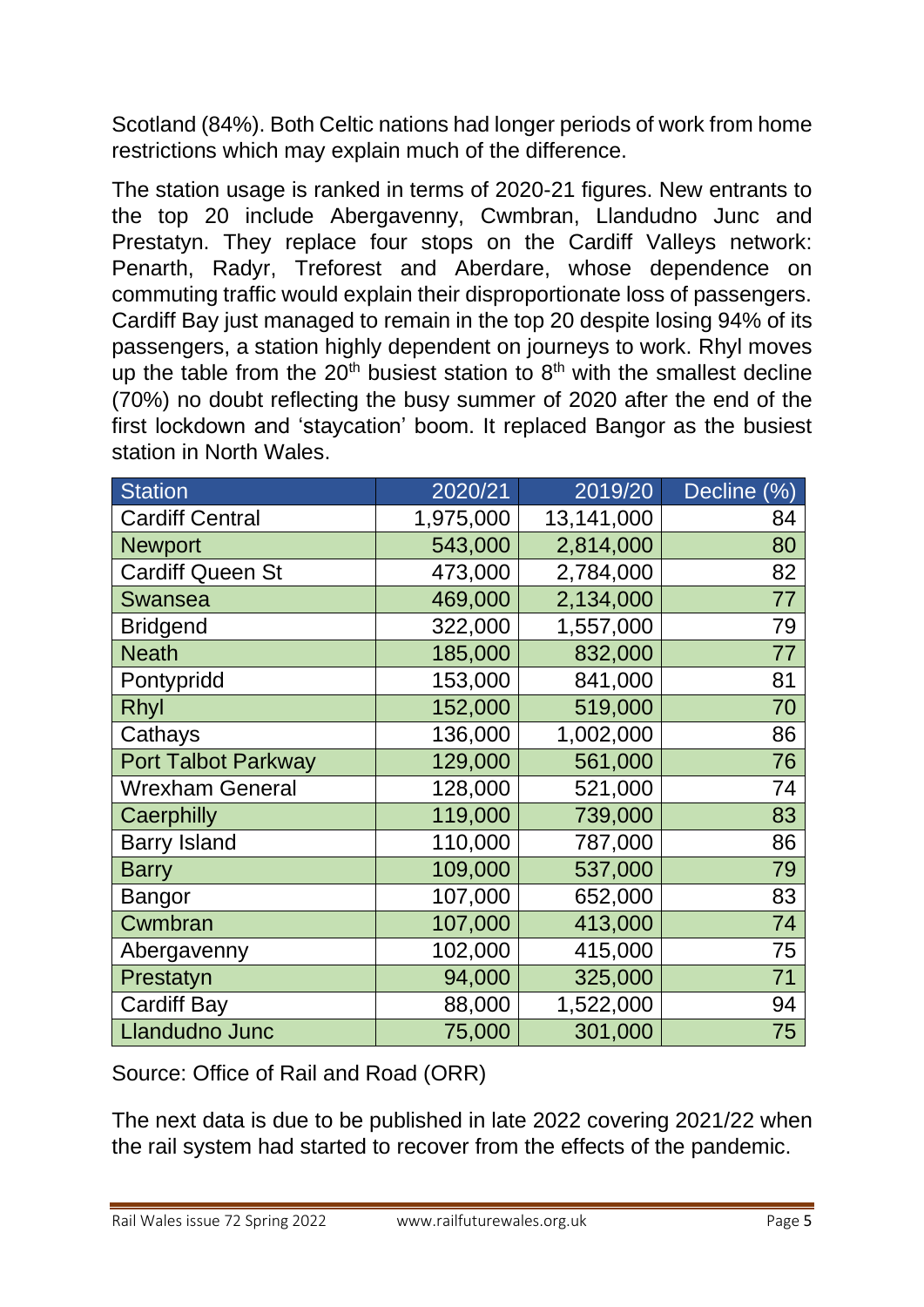## FREIGHT NEWS

Travelling from East to West, a new trial of moving timber by rail from Newton Abbot to Abergavenny was recently operated, with the prospect of a regular flow, which is operated by Colas Rail.

Steel traffic runs from Llanwern to various destinations, including I am told to Portbury operated by DB, apparently with slabs rather than coil. The steel arrives at Llanwern from either Port Talbot or Scunthorpe; if the latter arriving Llanwern and reversing direction, and steel traffic through Birdport at Newport also continues.

The Machen branch serving a stone quarry has started seeing use again in the last few weeks, with a Wednesday and Saturday working to Appleford, for use on HS2 construction.

Rail borne scrap traffic continues to Sims Metals at Newport docks with various EMUs, including Class 365s, being cut up.

Discussions continue on a possible freight hub at Cwm, just south of Ebbw Vale, where aggregates and possibly other traffic, could be loaded. A loop or sidings would be required, so hopefully this will go ahead.

The daily Tesco Daventry to Wentloog multi modal trains continue, with the additional prospect of more Tesco refrigerated flows. Other Freightliner container workings also keep Wentloog busy.

I believe Celsa traffic to Cardiff still uses rail, although not confirmed.

Cwmbargoed coal flows continue normally to run twice daily weekdays, and once Saturdays, mostly to TATA at Port Talbot, although this is likely to be the final year for this traffic.

Steel coil traffic from Port Talbot to Trostre operate twice daily, even at weekends, as do the flows of products to Llanwern, Dee Marsh, Round Oak, and their returns.

The Neath valley branch remains out of use, but coal workings are continuing from Onllwyn, normally Tuesdays and Thursdays, one of which I saw recently, and apparently, sometimes on Saturdays to Immingham I am told. However, this traffic is due to cease during 2022 as the site closes, but the branch will be kept for the Global Rail Excellence Centre access from 2023.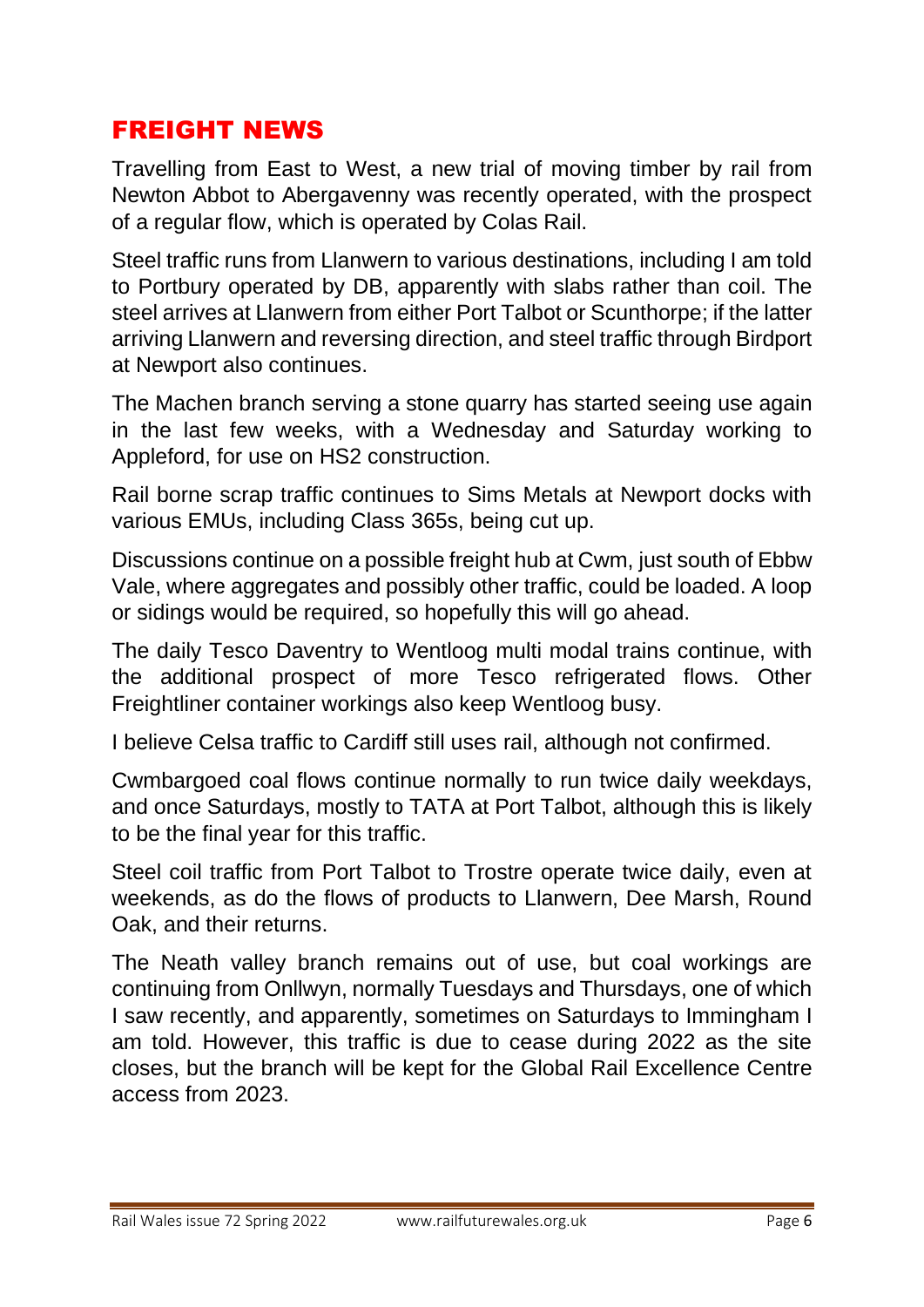Further west, the Robeston, Pembs oil trains continue; roughly two loaded and two return empties, for Westerleigh and Theale terminals on weekdays and sometimes a Saturday working occurs.

Finally, the North Wales main line has seen a freight flow restart with trains carrying stone from the quarry at Penmaenmawr to England (see front cover). This is the first such service since 2014.

Rhodri Evans

# RAILFUTURE SPOTLIGHTS NORTH WALES SERVICES AND PLANS

Railfuture Wales has recently written to Transport for Wales regarding its plans for services in North Wales in 2022 and the longer-term infrastructure investment timetable.

The first communication expressed concern that as a result of some pre-Covid services not having been restored (Llandudno to Manchester) the main line between Llandudno and Prestatyn is likely to see a repeat of the overcrowding which occurred last summer during the peak season. This will possibly be exacerbated if the class 197 trains start to be introduced as 2- and 3-car trains will provide fewer seats than the class 175 trains which they will replace.

In reply, TfW's Stakeholder Director of Communications and Engagement Lewis Brencher advised that the improved services promised for N Wales as part of the 2018 franchise award including a new Llandudno to Liverpool service, will be introduced by December 2023. In the meantime, the December 2021 timetable, curtailed by Omicron, would be operated in full from the end of March.

Mr Brencher also suggested that the new 197 fleet will provide more flexibility of train size as having one fleet will allow trains to be coupled together while it is not possible to combine a class 158 and 175 unit.

Railfuture Wales has also more recently written to TfW regarding the longer-term plans for improving rail shown under the Metro pages on its website: [https://tfw.wales/projects/metro.](https://tfw.wales/projects/metro) The maps indicate that apart from new three stations in NE Wales (Broughton, Deeside and Greenfield) all the other suggested new major infrastructure in North Wales will be delivered after 2029 in contrast to South Wales, where, for example,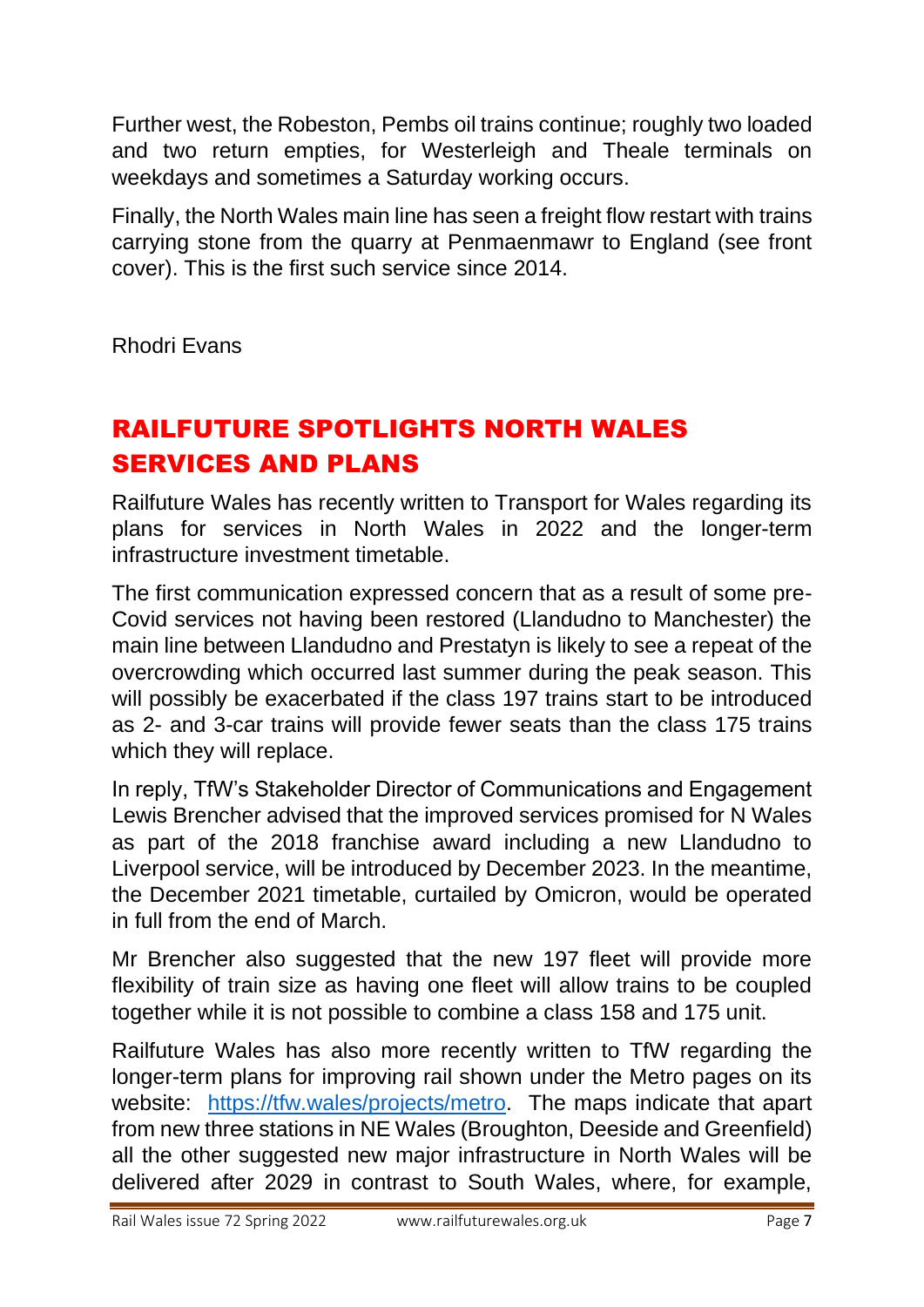seven new stations and a new service over the Swansea District Line will begin in the 2020s. A reply is awaited.



*A Holyhead bound two car class 158 train calls at Prestatyn in February. Railfuture Wales has written to Transport for Wales to express concern about the capacity of passenger services on this route which serves several seaside resorts in the forthcoming holiday season. Photo: Richard Wilcock* 

## LETTER

Following his visit to the new train mock ups in December, Pembrokeshire based Railfuture Wales member Peter Absolon has recently written to Transport for Wales about the new class 197 units, which will operate all long-distance services in Wales, including Milford Haven to Manchester.

Below is an edited version of Peter's comments: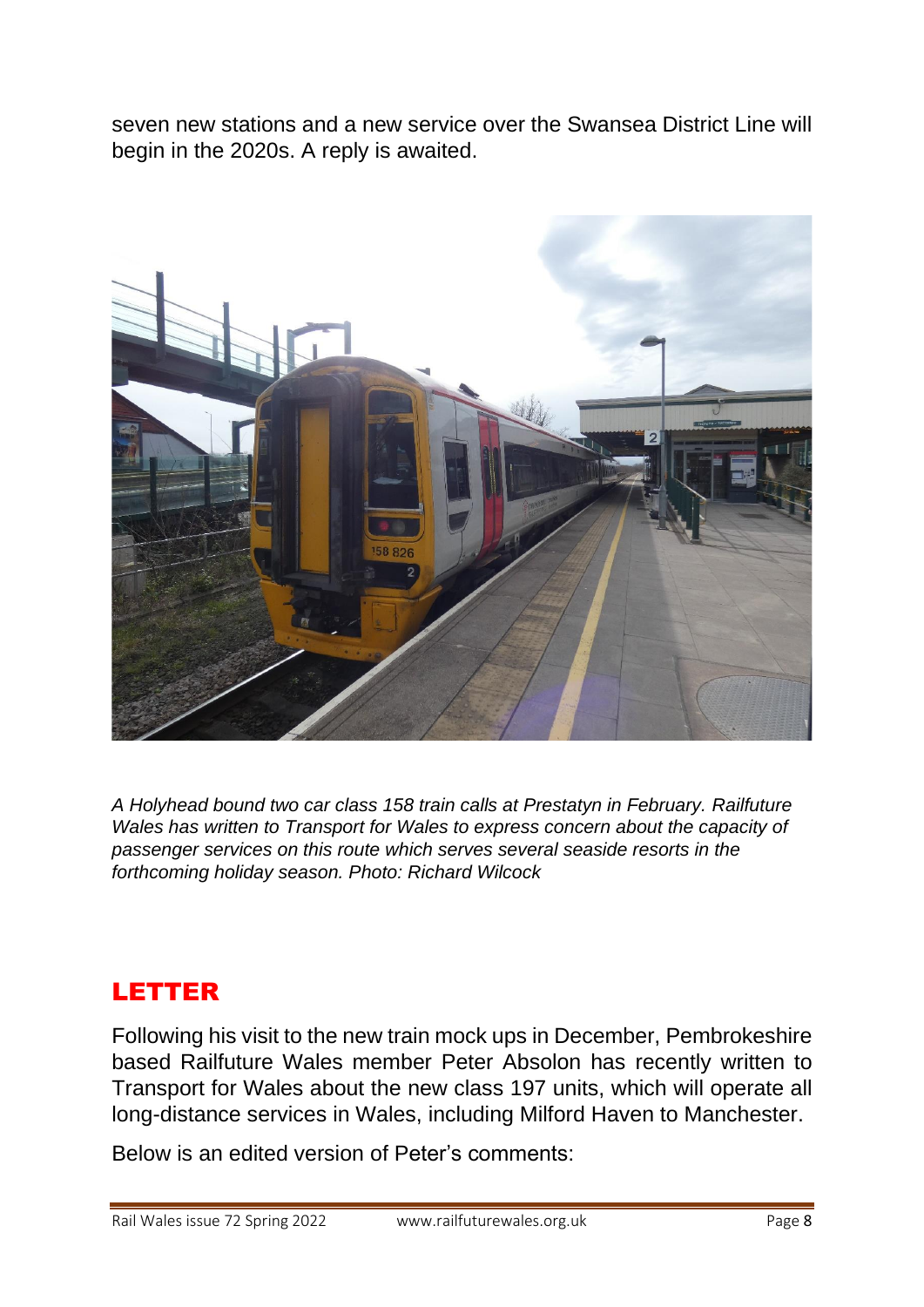In this note, I restrict comments to the Class 197s, but for the benefit of doubt, I assume that

- 1. The level of service of trains that run in/to/from Pembrokeshire will return to what it was early in December 2019 (date confirming when this will happen would be welcome)
- 2. All TfW services in Pembrokeshire will be taken over by class 197s (that was recent news – when is it expected to be complete?)
- 3. Subsequently the service level will be improved, perhaps with a much-needed hourly service to Milford Haven and additional long distance trains. (What improvements and when?)
- 4. Probably TfW really don't believe they (197s) are a class act for Milford to Manchester trains, as they have bought several Mk 4 sets (proper inter-city coaches) and diesel locomotives to run some of the Swansea to Manchester trains. This frees up the 197s mentioned in point 2
- 5. At the time of the Taffs Well mock up visit, the Mk 4s were not 'cleared' to run into Pembrokeshire, but presumably they could be. In any case IEPs are cleared down to Pembroke Dock at least, and as HSTs have run right down all three lines over the years, and now appear in short form sets between Cardiff and Taunton, Castle HST sets should not need much testing.

#### **1. What did I observe?**

Seat spacing looked good.

The overhead luggage racks were more spacious than the 175s and would carry thicker items of luggage but

- One of the party I was with, whilst not a giant, seemed to have to bend his head to avoid the rack as he stood up out of the window seat. It might be worth checking how far from the floor the luggage rack is situated and what warning signs will be required
- On the 175s, there is space between back to back seats to slide in luggage upright on the floor where you can watch it during the journey. I didn't see such space on the 197. Is it intended that all big luggage will need to be put on the rack? The same member of the party suggested that there was space beneath the seats for luggage, but the luggage items would certainly need to be turned on their faces to achieve this. I think it would be worth imagining one of these units filling up with wrinklies (A term of endearment, as I consider myself to be one now) on a summer Saturday at Tenby at the end of a week's holiday, each with their own wheeled suitcase. What will they do? Better still might be to engage a set of such people on the mock-up and see what they do!

Back in 2018, we noted that the 197 would be 1/3 2/3 opening, and complained because the long distance traveller would prefer a full saloon with two levels of separation from the outside world, rather than a draughty barn where a door opens to the world at every station. The response seemed to be that the 197s would be fitted with transparent screening to separate the external doors from the internal seating areas. I was therefore surprised not to see this on the mock-up. Is it to appear later?

Corridor end connection was noted. This will make it easier for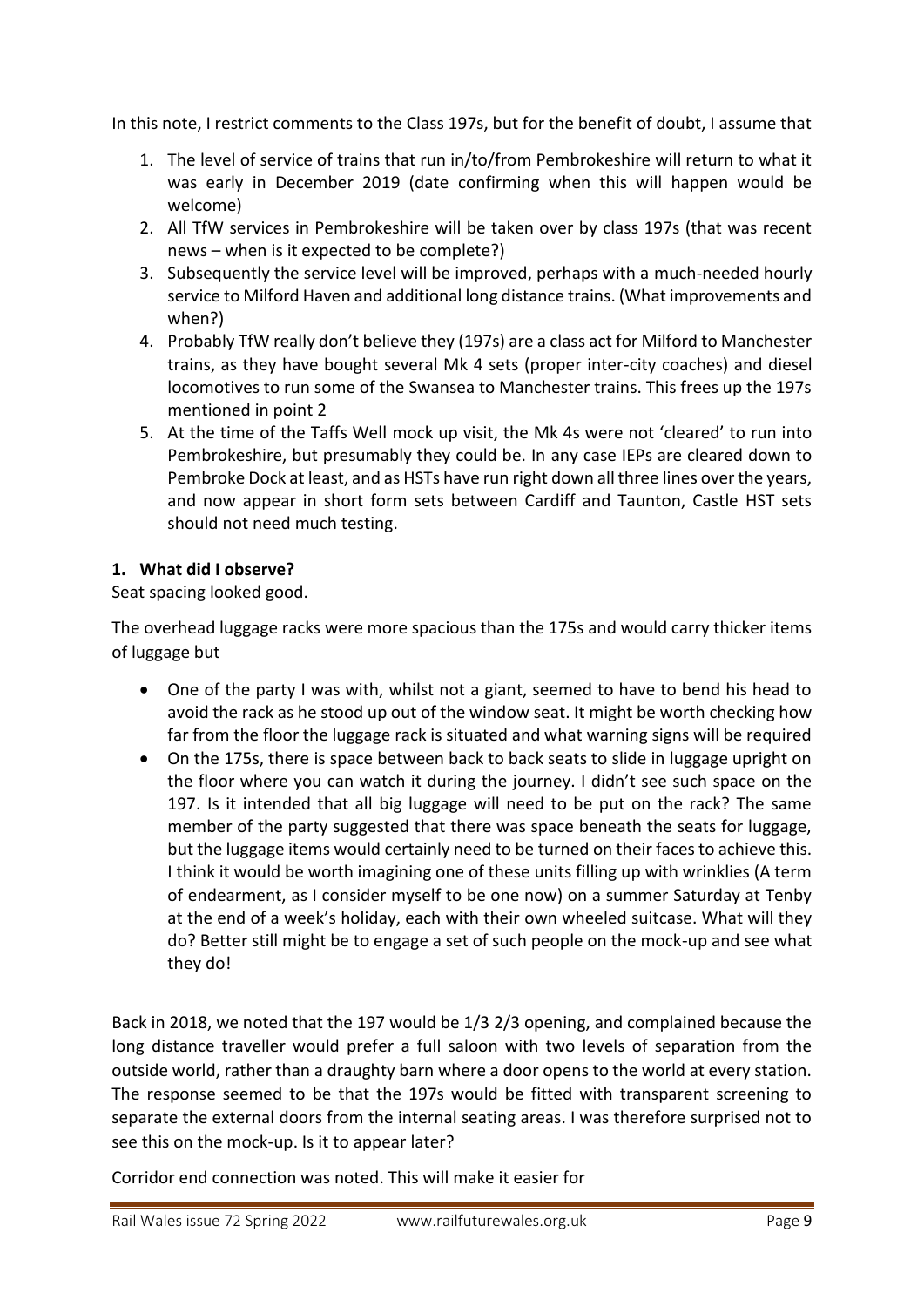- people to walk along the train to find a seat (if you have not told them where the spaces are whilst they are waiting for the train). I am told by our local newspaper editor that Japanese trains have detectors so that the conductor knows when a seat becomes occupied and can immediately go and check the new passenger's ticket. (The current policy seems to be that when a train leaves a station like Haverfordwest where lots of people have just got on, the conductor goes along with a merry cry of 'Tickets from Haverfordwest, please' and relies entirely on passengers' honesty to put a hand up to attract his/her attention)
- people to move from a second class only unit to one with first class, if this is still the plan (a better plan to have first class available from Pembrokeshire).
- the refreshment trolley to serve the whole train (a real traveller benefit!)
- Conductor to pass along the whole train (with 175s, if two units are joined, there is no corridor connection, and the conductor must wait for a station stop to change units). This will help reduce fraudulent travel, and ticket prices
- Trains will be able to join up and become one train en route. Joining trains from different Pembrokeshire starting points could help give extra destinations without significant extra cost. They used to do this in the 60s, but we have advanced so much since then!

Sadly, they do look a bit ugly, but that is a small price to pay for the increased flexibility.

#### **2. What could I not observe?**

There are some important things that just can't be evaluated from a static exhibit. Draughts have already been mentioned but others include:

- Height of coach floor relative to platform height the mock-up was static and the coach floor was level with the platform. Some platforms on the Pembroke Dock branch are especially low, and some have even been fitted with Harrington humps
- Mechanism for wheelchair access between train and platform
- Ride quality (New does not always mean better the railway press suggests that some families of new units have been worse (less smooth) rather than better than their predecessors)
- Journey duration, as influenced by better acceleration and deceleration.
- Noise and disturbance due to people leaving and joining the train.
- Noise level in the saloon (recent trips on 150 and 153 units were noisy in the saloons, and the 175 should be the comparator  $-$  air conditioning sound is a frequent problem, but noise and vibration from the under-floor engines may also be louder than existing stock)
- Noise level outside the train (some modern trains, like the voyager, are amazingly noisy)
- Toilet occupation indicators you can see from your seat
- Temperature control
- the ease with which the refreshment trolley can serve passengers throughout
- the ease with which passengers can move from coach to coach
- acceleration and braking (how will this affect journey time between Milford and Manchester?)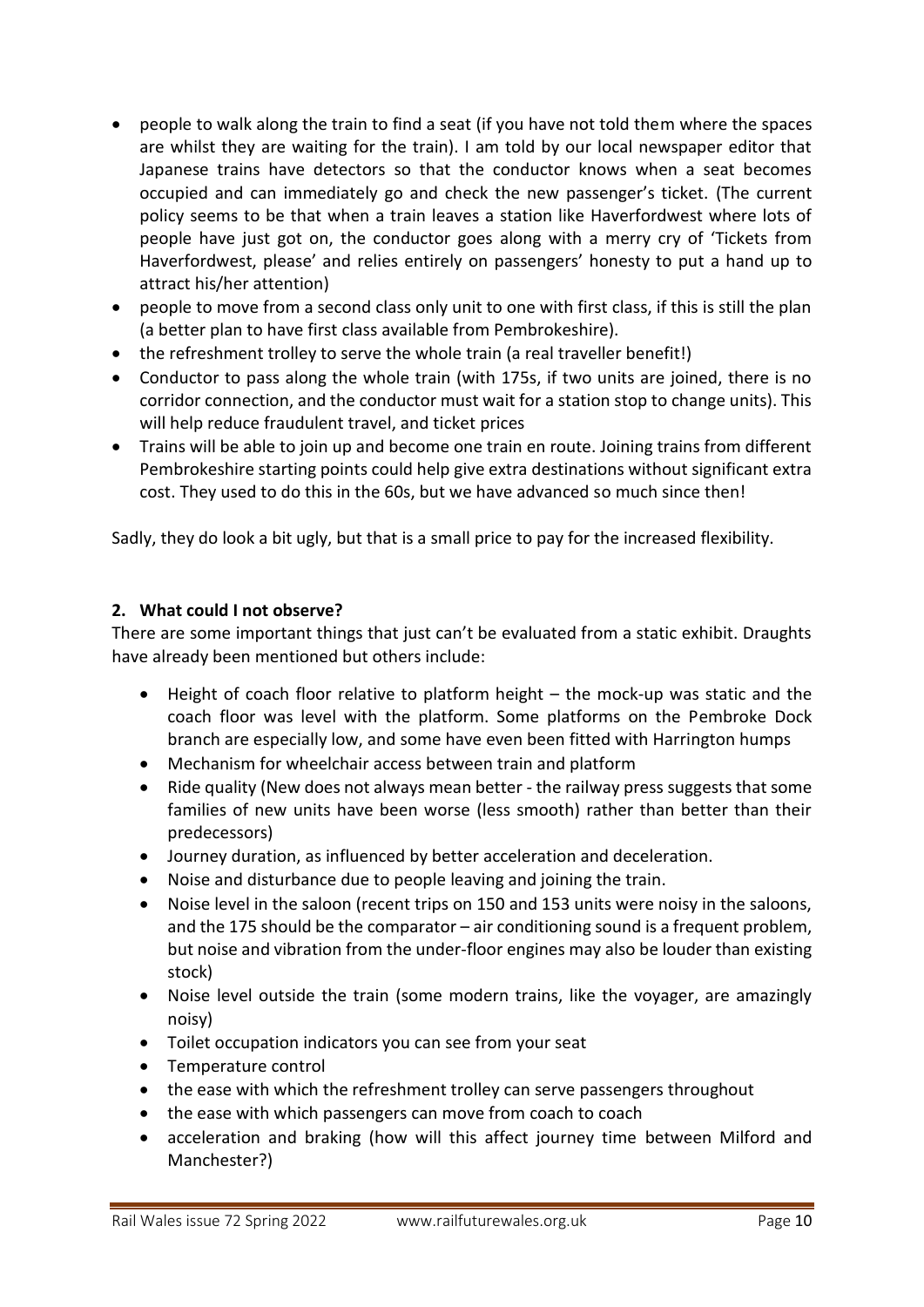• What is it like to spend six hours on one of these? Is it better than a 175? Is it better than a 158?

When all of these are taken into account, will the 197s be good enough. Will they be better than the 175s. Will all these features be the current best? WAG wants people to use the train in preference to the car more than now. Taking the train is a free choice. The railway has to do more than just run class 150s to Manchester, and expect people to choose them.

TfW is fortunate. It already has a new class 197 on test, it has several class 175s in service and could perform some objective tests on the above factors. Then it would have results to announce to promote the train when the time comes.

#### **3. Suitability for the Pembrokeshire-Manchester service?**

The journey from Milford Haven to Manchester takes about six hours. UK journeys of a similar length include London to Dundee and London to Penzance. These are operated using IEP stock with end vestibules. Are the 197s fit for purpose, assuming that purpose is the one I defined earlier – running the pre Dec 2019 timetable and any improved timetable.

The Milford to Manchester trains run 290 miles with 24 intermediate stops- about twice as long in duration as anything the Civity family (class 195, 196 and 197) has been used for in the UK. The busy stations include Milford Haven where you have plenty of time to board as it is a terminus. Many stops en route to Swansea have only a small number of passengers. At Haverfordwest, passengers are mainly joining eastbound trains and leaving westbound ones, so little conflict of flows. Carmarthen, Swansea and Cardiff all have flows entering and leaving the train, but Carmarthen and Swansea have long stops anyway, as trains reverse there. Are 1/3 2/3 double doors really necessary on these 'international' services?

In summary, it appears that using 197s between Milford and Manchester would take them more than twice as far as other UK operators . It also appears that TfW have some doubts, as they have bought some Mk 4 sets but have been a bit cagey where they would operate. HST castle sets or continued use of 175s might be better till the route transfers to electric traction.

Peter Absolon

#### **Editor's Comment**

*The Railfuture Wales committee has previously made representations to TfW about the design of the new 197 units and their suitability for longer distance services. Reference was made to the number of toilets and the mix of 'airline' style and table seats. Other members have expressed concern that the apparent lack of ability to adapt the units to operate any form of electric traction will hinder the decarbonisation timetable. However, TfW has continued to pursue its programme to introduce the trains on all its medium and long-distance services in the near future. It is hoped that the various concerns prove to be unfounded.* 

*Members will have the opportunity to judge the 197 units for themselves by joining the visit to the mock up display on 8th April - see page 4*.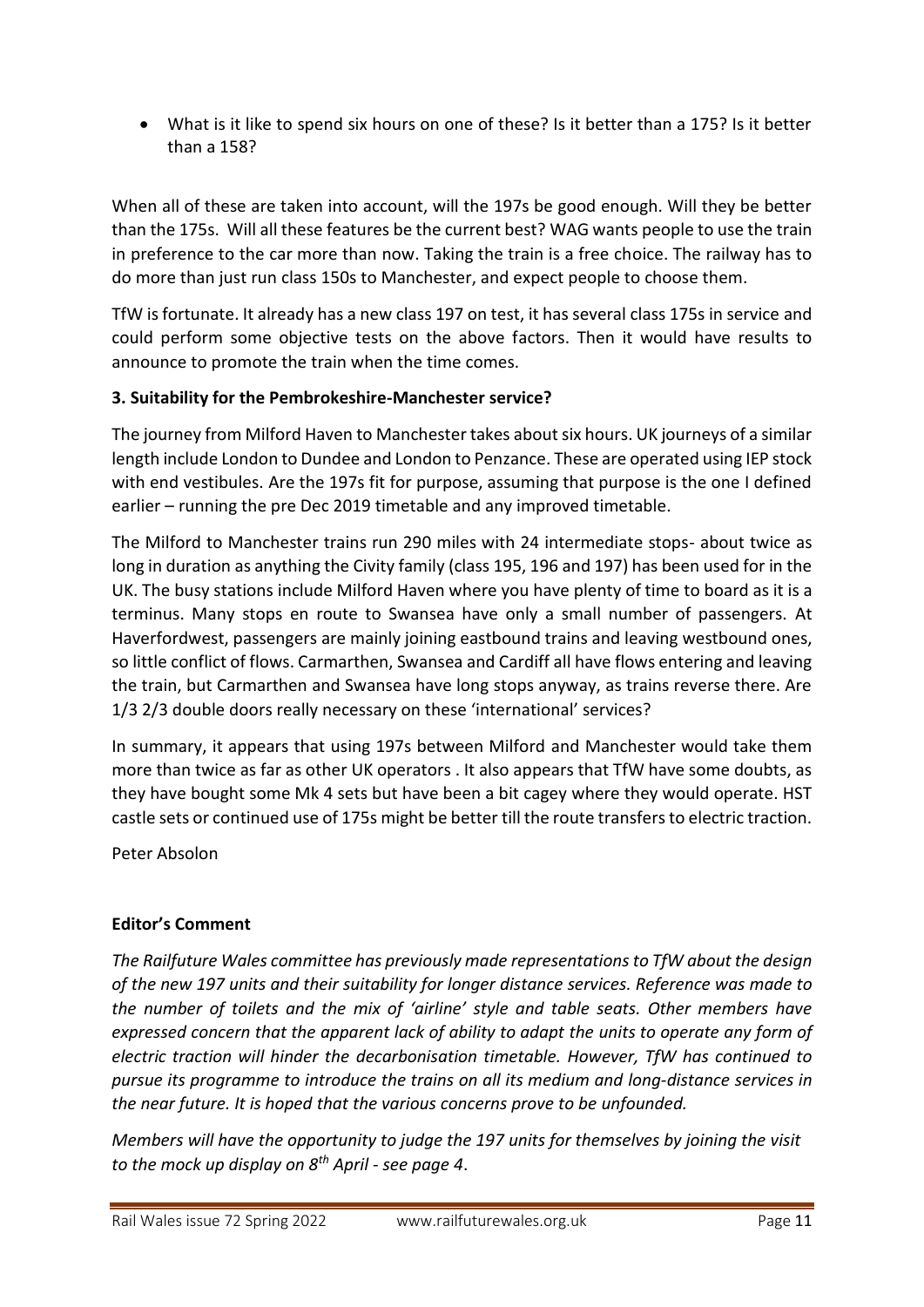## NEWSLINES

## Buy a train ticket at the local shops

An opportunity to purchase everyday train tickets from the local shops has been introduced in the South Wales metro area. A number of small retailers are now selling tickets such as local singles and returns over the counter, enabling your rail ticket to be purchased with the morning paper. The shops are called Payzones and are set up to provide other services such as payment of utility bills.

This initiative is welcomed by Railfuture Wales but it is doubtful to what extent this will encourage additional use of rail given that ticket machines exist at all stations. The result will be watched with interest.

## Wales on Rails

A new tourism project called 'Wales on Rails' was launched in March with TV rail celebrity Tim Dunn attending the event. The project aims to encourage more people to travel around Wales sustainably using the national rail network, heritage railways and buses.

Transport for Wales's Community Rail Partnerships and Visit Wales have jointly funded the new initiative that promotes the use of public transport to link key tourist attractions and offers visitors the chance to experience some of the most scenic rail networks in the world.

Through using the website [www.walesonrails.co.uk,](http://www.walesonrails.co.uk/) visitors are able to plan their trip around Wales and choose from visitor attraction themes such as fantastic food, awesome adventures, heroic heritage, glorious gardens and obtainable outdoors.

Railfuture Wales wishes the project well as it has long considered that more should be done to encourage the use of rail and bus by the large number of people visiting Wales for holidays. However, it is regrettable that the website does not provide any information on or links to other websites where ticketing information is available to potentially reduce the cost of travel for people following the itineraries. For example, people looking at Wales on Rails would not be made aware of the Explore North and Mid Wales Pass which provides rail and bus travel throughout the areas most popular with tourists arriving from England.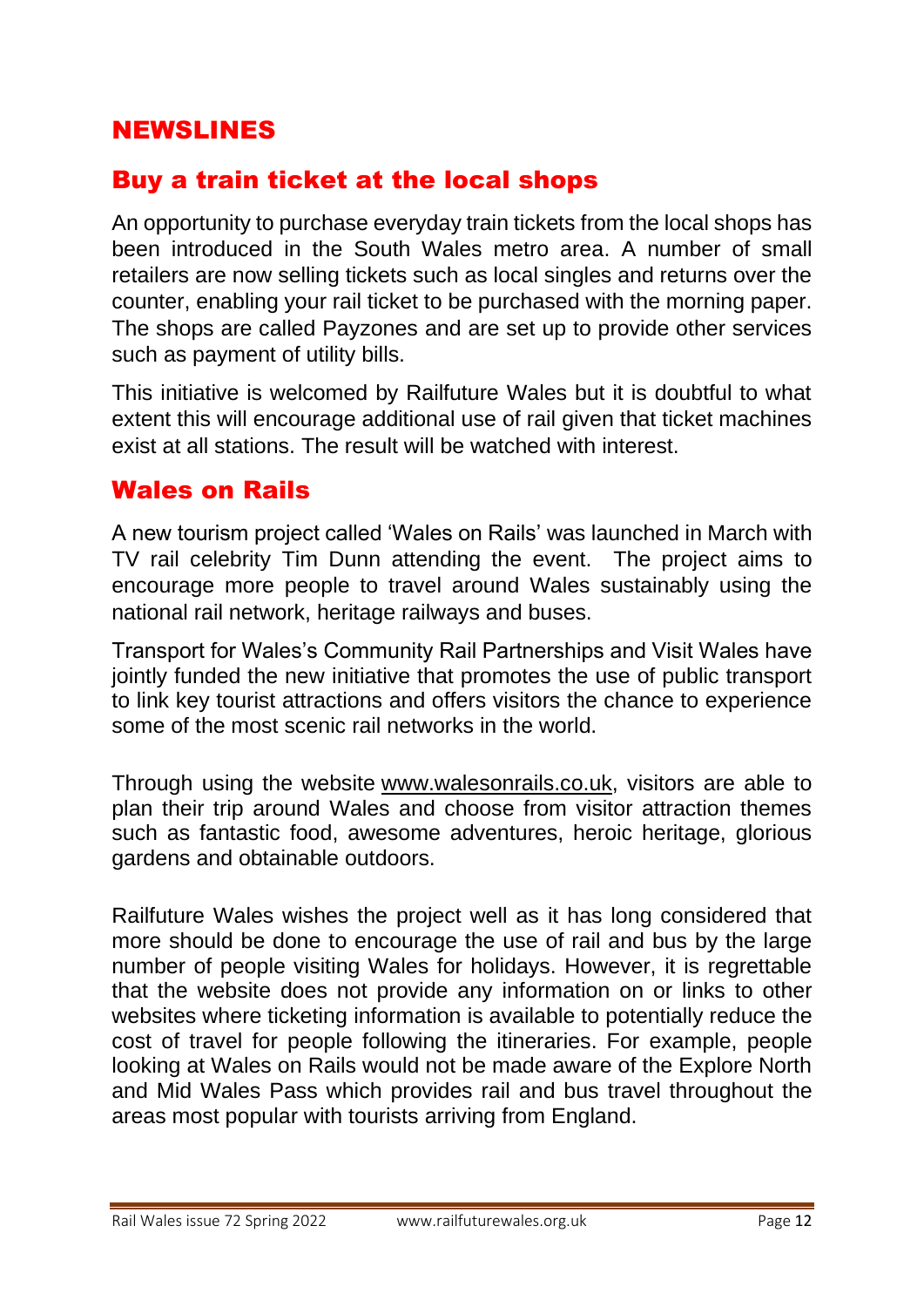## Cardiff to Severn Tunnel Junction

Network Rail studies are progressing to assess the extent of works required to the four tracks between the Severn Tunnel and Cardiff Central to accommodate more frequent passenger services as well as the existing freight trains. The extra trains arise from the Burns report which recommended a new local service and stations along this 25 mile route to help remove cars from the parallel M4 motorway.

Whilst a four-track railway exists for the entire route, two of the tracks have a 40-60 mph speed limit and are primarily used for freight. This speed limit would prevent the required frequency passenger service being operated so a significant speed upgrade will be required.

Meanwhile, Cardiff council continues to assess plans for a major business park on the eastern outskirts of the city which include a Parkway station on the route. This is privately funded and not directly dependent on the M4 traffic reduction (Burns) proposals but would benefit from any work to increase capacity on the route.

## Ebbw Vale improvements to finally begin

Blaenau Gwent council and Network Rail announced in late February that the long expected improvements to the Ebbw Vale branch north of Cross Keys will start in April. This follows the funding of the work by the council aided by a Welsh Government loan.

The work comprises laying a second track for a number of miles on the upper part of the branch and the provision of new platforms at Newbridge and Llanhilleth. This will allow the extension of the recently commenced hourly service from Newport to Cross Keys north to Ebbw Vale, doubling frequency to 30 minutes along the entire branch, with trains alternating between Cardiff and Newport.

Meanwhile at the southern end of the branch, the semaphore signalling illustrated in the autumn 2021 issue of Rail Wales will disappear as a £17m investment by Network Rail brings the branch under the control of the Cardiff route operating centre.

The 19 mile branch reopened in 2008 after nearly 50 years without passenger services, and, apart from the Tweedbank line south of Edinburgh, is one of the longest rail reopenings in Britain.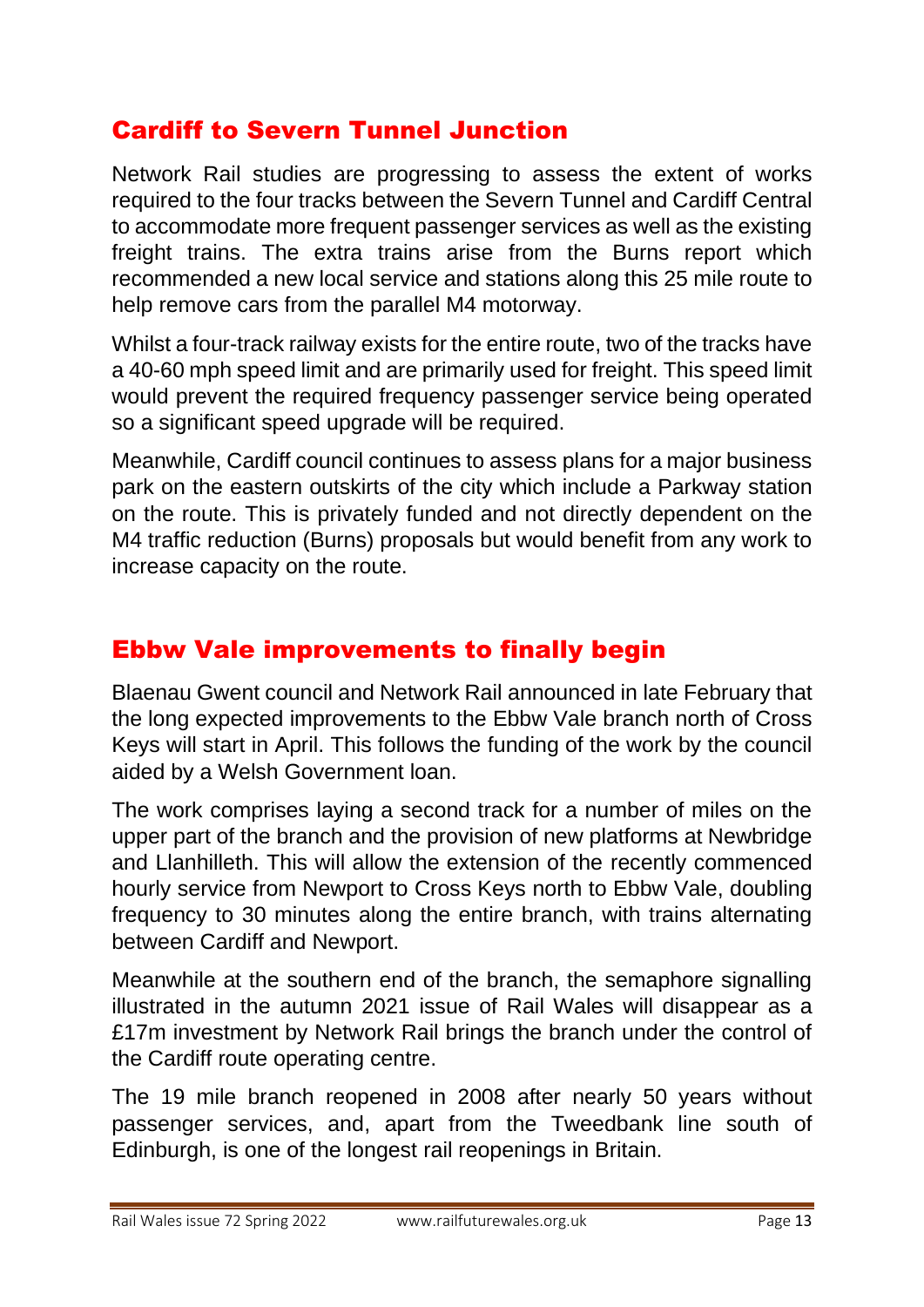## Swansea Metro Prospects

A study carried out of various rail based public transport projects in Swansea and south west Wales showed that operating a regular passenger service on the existing largely freight only route from Pontarddulais to Neath with several new intermediate stations would provide the best return on the investment measured using cost benefit methodology. The project would involve trains turning west on reaching the main line near Neath (a new chord is required) and terminating at Swansea station following a call at a further new station at Landore which would serve the nearby rugby and football Swansea.com stadium.

Railfuture Wales has long supported the reintroduction of passenger services on the Pontarddulais-Neath route (the Swansea District line) and this proposal is identified in our development strategy for Welsh rail: 'On Track for the 21<sup>st</sup> Century'.

# SENEDD COMMITTEE INVESTIGATES BUS AND RAIL CHALLENGES

Railfuture Wales committee member John Hanahoe took part in a meeting organised by the Welsh Senedd's Climate Change, Environment and Infrastructure committee in mid-March. The event was held to assist the committee's scrutiny of Transport for Wales, and the Senedd's public transport polices and impending Bus Bill. John summarises the outcome:

"There were about 50 attendees from various stakeholder organisations and some Welsh Senedd politicians and civil servants. It was chaired by Llyr Gruffydd the Plaid Cymru member for North Wales. The meeting did not involve any big reveals but was geared around attendees' opinions of the current state of transport and public transport in Wales and gleaning ideas for improvement particularly with regard to fulfilling climate change objectives.

Opinions on the state of transport were very much as one might expect with negative comments around accessibility to the rail network from much of Wales, poor railway connections to such areas as the North West of England, lack of trustworthy timetables in relation to buses and frequent changes to services with regard to buses and trains. One contributor pointed out that the current service on the Chepstow line had buses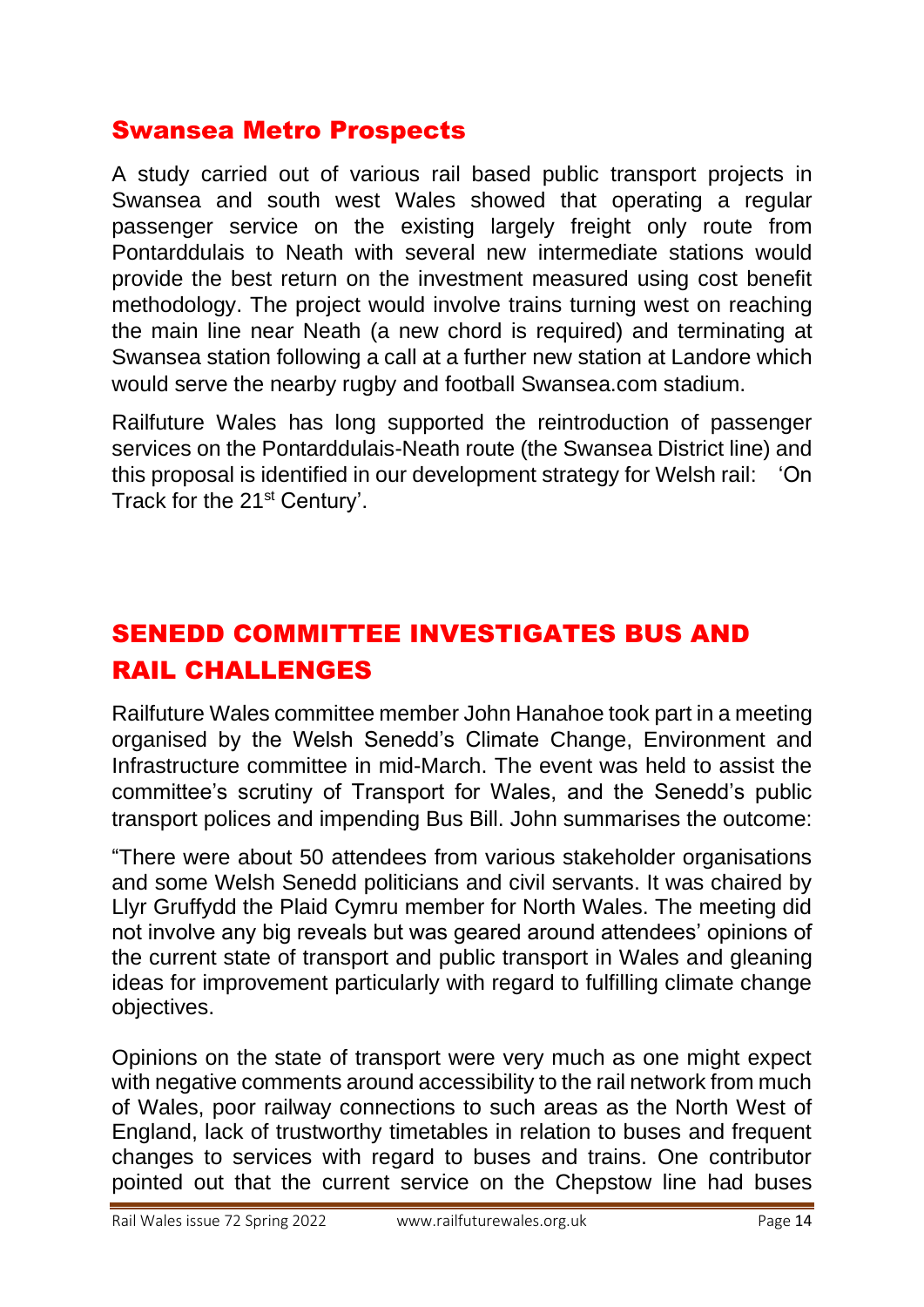replacing trains four times a day, which he felt was due to failure to reinstate after Covid problems earlier in the year. (This is a theme which Railfuture committee members have highlighted in their discussions relating to several other parts of the network.)

There was a series of polls on questions designed to illicit opinions. 57% thought that the rail and bus infrastructure does not meet the public's needs in Wales. In a series of options, the most popular barriers to use of public transport were thought to be lack of integrated services (bus and train) and unreliable services (bus and train). The attendees were asked to pick their top areas for improvement and commuting for work and education came out as being thought the most important. In a further exercise the attendees were invited to list their ideas for improving public transport in Wales. These ideas were submitted via Zoom chat and so given that people were invited to list up to 10 it would be a bit difficult to encompass the results here. But we were assured that they would be read and considered as part of the follow up to the exercise. As a flavour of the kinds of things that were put forward (by me at least) following consultation with the committee before the meeting, they were things like: integrated timetables of buses and trains and integrated ticketing, more frequent long distance bus services on those part of the network that are not served by rail, buses to be nationally organised in Wales rather than left in the hands of local authorities. I also chucked in: better and more reliable bike carrying on all trains and (big one), why not make public transport free at the point of use to encourage its use over private transport."

*Railfuture* is a voluntary body that campaigns across Great Britain for rail users. It receives no funding from political parties or rail companies. Annual subscription is £20 (£14 for under 26). Website: [www.railfuturewales.org.uk.](http://www.railfuturewales.org.uk/)

Membership enquiries: please contact Peter Clark: [peter.clark@railfuturewales.org.uk](mailto:peter.clark@railfuturewales.org.uk) or 84 North Street, Abergavenny NP7 7ED.

Web site: [www.railfuturewales.org.uk](http://www.railfuturewales.org.uk/) Twitter: [@RailfutureWales](https://twitter.com/RailfutureWales)

Rail Wales is printed by Power Print, Llandrindod Wells [http://www.power-print.co.uk](http://www.power-print.co.uk/)

Railfuture Ltd A 'not for profit' company limited by guarantee Registered in England & Wales no. 5011634

Thanks are extended to all who contributed to this issue. In all cases, any opinions expressed are those of the contributors, and do not necessarily represent *Railfuture*  policy. Material for the next issue – articles, letters, photos or comments – should be sent to the editor, Peter Kingsbury at [peter.kingsbury@r](mailto:peter.kingsbury@talktalk.net)ailfuturewales.org.uk or by post to 22 Winchester Avenue, Penylan, Cardiff CF23 9BT, by 31<sup>st</sup> August 2022 for the autumn 2022 issue. The editor may edit letters for publication.

Registered office: Edinburgh House, 1-5 Bellevue Road, Clevedon, N Somerset, BS21 7NP (for legal correspondence only)